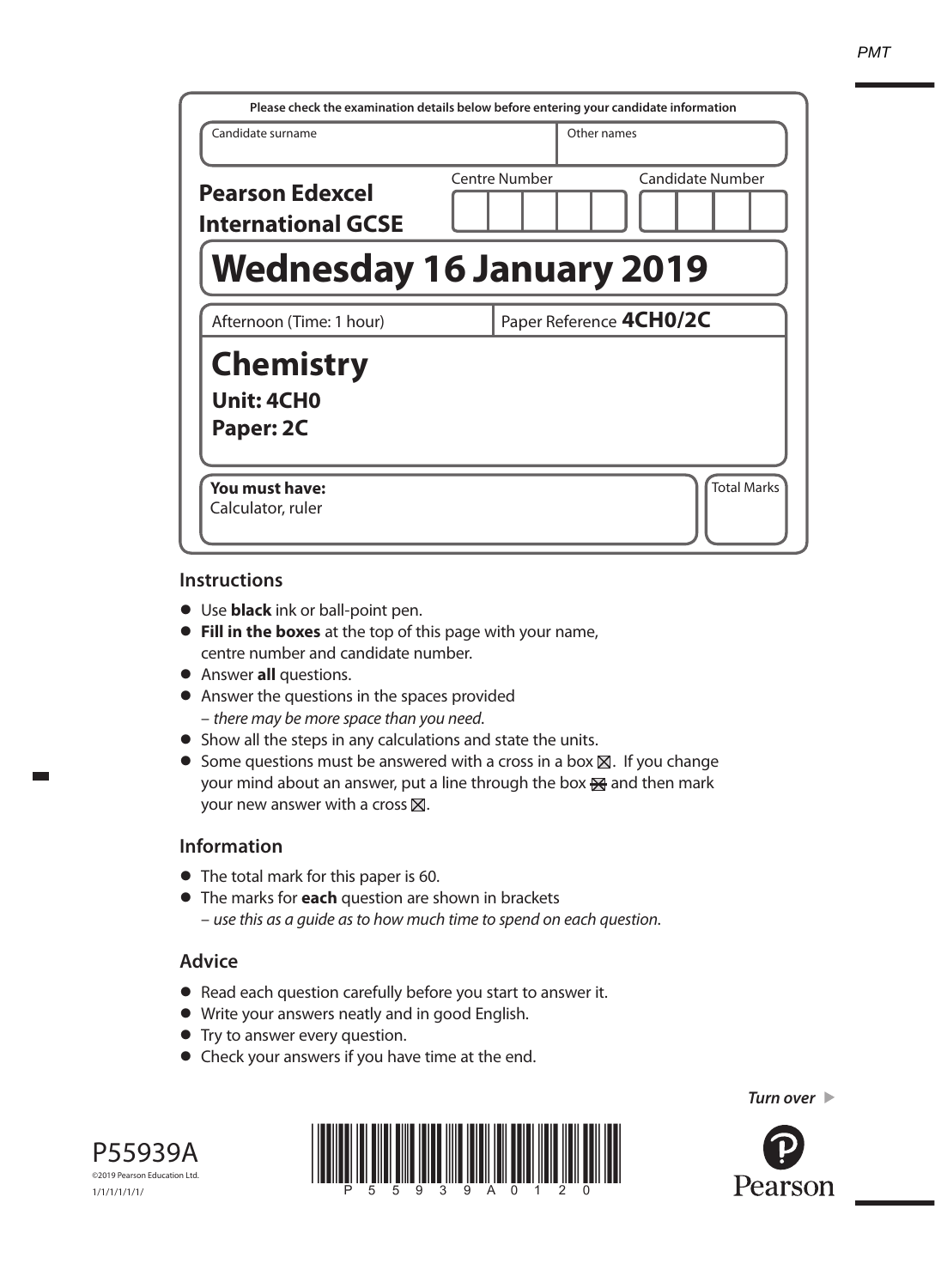| $\circ$               | $\begin{array}{c}\n\Phi_{\underline{3}}\end{array}$<br>Ħ, | 8220                                                                                                                                                                                                                                                                                                                                                                                                                                                                                                                                                         | $\begin{array}{c} \mathbf{4} \times \mathbf{5} \\ \mathbf{4} \times \mathbf{5} \\ \mathbf{5} \times \mathbf{6} \end{array}$ | $rac{Kr}{36}$<br>$\boldsymbol{\mathsf{z}}$                                                                                                                                                                                                                                                                                                                                                                                                                                                  | $X_{\text{an}}$<br>$\overline{\mathbb{S}}$                                                                                                                                                                                                                                                                                                                                                                                                                    | $\mathbb{R}$ $\mathbb{E}^{\frac{5}{6}}_{\mathbb{R}}$ $^{\circ}$                                                    |                             |     |                                                            |
|-----------------------|-----------------------------------------------------------|--------------------------------------------------------------------------------------------------------------------------------------------------------------------------------------------------------------------------------------------------------------------------------------------------------------------------------------------------------------------------------------------------------------------------------------------------------------------------------------------------------------------------------------------------------------|-----------------------------------------------------------------------------------------------------------------------------|---------------------------------------------------------------------------------------------------------------------------------------------------------------------------------------------------------------------------------------------------------------------------------------------------------------------------------------------------------------------------------------------------------------------------------------------------------------------------------------------|---------------------------------------------------------------------------------------------------------------------------------------------------------------------------------------------------------------------------------------------------------------------------------------------------------------------------------------------------------------------------------------------------------------------------------------------------------------|--------------------------------------------------------------------------------------------------------------------|-----------------------------|-----|------------------------------------------------------------|
| $\blacktriangleright$ |                                                           | $\begin{array}{c} \boxed{9} \\ \boxed{10} \\ \boxed{10} \\ \boxed{100} \\ \boxed{100} \end{array}$                                                                                                                                                                                                                                                                                                                                                                                                                                                           | 35.5<br>$\frac{1}{\text{Cheine}}$                                                                                           |                                                                                                                                                                                                                                                                                                                                                                                                                                                                                             | $\frac{\mathfrak{S}}{2} = \frac{\mathfrak{g}}{2} \mathfrak{V}$                                                                                                                                                                                                                                                                                                                                                                                                | $\frac{\lambda_1}{\lambda_{\text{Saline}}}$<br>210                                                                 |                             |     |                                                            |
| Õ                     |                                                           | $\overset{\circ}{\phantom{a}}\circ\overset{\circ}{\phantom{a}}\circ$                                                                                                                                                                                                                                                                                                                                                                                                                                                                                         | ុង <b>ល</b> ទ្ធិ ឆ                                                                                                          | $-\frac{9}{360}$<br>R                                                                                                                                                                                                                                                                                                                                                                                                                                                                       | $\begin{array}{c}\n\mathsf{Te} \\ \mathsf{Fellurium} \\ 52\n\end{array}$<br>128                                                                                                                                                                                                                                                                                                                                                                               | $P_{\text{obnim}}$<br>Polonium<br>Bas                                                                              |                             |     |                                                            |
| S                     |                                                           | $\frac{1}{2}$ $\frac{1}{2}$ $\frac{1}{2}$ $\frac{1}{2}$ $\frac{1}{2}$                                                                                                                                                                                                                                                                                                                                                                                                                                                                                        | Phosphorus<br>$\overline{\Theta}$<br>$\alpha$                                                                               | $\frac{75}{45}$<br>Assenic                                                                                                                                                                                                                                                                                                                                                                                                                                                                  | $\frac{1}{2}$<br>$\frac{1}{2}$<br>$\frac{1}{2}$<br>$\frac{1}{2}$<br>$\frac{1}{2}$<br>$\frac{1}{2}$<br>$\frac{1}{2}$<br>$\frac{1}{2}$<br>$\frac{1}{2}$<br>$\frac{1}{2}$<br>$\frac{1}{2}$<br>$\frac{1}{2}$<br>$\frac{1}{2}$<br>$\frac{1}{2}$<br>$\frac{1}{2}$<br>$\frac{1}{2}$<br>$\frac{1}{2}$<br>$\frac{1}{2}$<br>$\frac{1}{2}$                                                                                                                               | ಜ<br><b>ದಿ</b> ಹಾಲ್<br>ಕಾಣದ                                                                                        |                             |     |                                                            |
| 4                     |                                                           | ၊ ဗ ဂန္နီ <sub>ဗ</sub>                                                                                                                                                                                                                                                                                                                                                                                                                                                                                                                                       | ឌ ភរ្មិ៍<br>និ                                                                                                              | $rac{1}{\sqrt{1+\frac{1}{2}}}\left \frac{1}{2}\right $<br>R.                                                                                                                                                                                                                                                                                                                                                                                                                                | $\frac{1}{2}$ $\frac{1}{2}$ $\frac{1}{2}$ $\frac{1}{2}$ $\frac{1}{2}$                                                                                                                                                                                                                                                                                                                                                                                         | $\begin{array}{c}\n\circ \\ \circ \\ \circ \\ \circ \\ \circ\n\end{array}$                                         |                             |     |                                                            |
| $\infty$              |                                                           | $\mathop{\vphantom{\rule{0pt}{5.5pt}}\scriptscriptstyle \pm}^{\mathop{\stackrel{\phantom{\rule{0pt}{5.5pt}}\scriptscriptstyle \pm\,}}{\mathop{\stackrel{\phantom{\rule{0pt}{5.5pt}}\scriptscriptstyle \pm\,}}{\mathop{\stackrel{\phantom{\rule{0pt}{5.5pt}}\scriptscriptstyle \pm\,}}{\mathop{\stackrel{\phantom{\rule{0pt}{5.5pt}}\scriptscriptstyle \pm\,}}{\mathop{\stackrel{\phantom{\rule{0pt}{5.5pt}}\scriptscriptstyle \pm\,}}{\mathop{\stackrel{\phantom{\rule{0pt}{5.5pt}}\scriptscriptstyle \pm\,}}{\mathop{\stackrel{\phantom{\rule{0pt}{5.5pt}}$ | All $\frac{M}{13}$<br>27                                                                                                    | $G$ allium<br>Gallium<br>31<br>$\gtrsim$                                                                                                                                                                                                                                                                                                                                                                                                                                                    | $E_{\frac{5}{2}}^{\epsilon}$<br>$\frac{15}{11}$                                                                                                                                                                                                                                                                                                                                                                                                               | $rac{204}{\text{Total time}}$                                                                                      |                             |     |                                                            |
|                       |                                                           |                                                                                                                                                                                                                                                                                                                                                                                                                                                                                                                                                              |                                                                                                                             | <mark>ន ភ</mark> ្នួន                                                                                                                                                                                                                                                                                                                                                                                                                                                                       | $\begin{array}{c} 112 \\ C \text{admin} \\ 48 \end{array}$                                                                                                                                                                                                                                                                                                                                                                                                    | $H_{\text{sech}}^{\mathbf{Q}}$<br>$\bar{\mathbb{R}}$                                                               |                             |     |                                                            |
|                       |                                                           |                                                                                                                                                                                                                                                                                                                                                                                                                                                                                                                                                              |                                                                                                                             | $\frac{3}{5}$ 3 $\frac{5}{5}$ 81<br>63.5                                                                                                                                                                                                                                                                                                                                                                                                                                                    | $rac{8}{5}$ $rac{25}{5}$ $rac{1}{7}$                                                                                                                                                                                                                                                                                                                                                                                                                          | 2288                                                                                                               |                             |     |                                                            |
|                       |                                                           |                                                                                                                                                                                                                                                                                                                                                                                                                                                                                                                                                              |                                                                                                                             | $\begin{array}{c} \mathbb{S} \\ \mathbb{S} \to \mathbb{\bar{S}} \\ \mathbb{\bar{S}} \end{array} \begin{array}{c} \mathbb{S} \\ \mathbb{S} \end{array}$                                                                                                                                                                                                                                                                                                                                      | Pd<br>Palladium<br>46<br>106                                                                                                                                                                                                                                                                                                                                                                                                                                  | $\begin{bmatrix} 95 \\ 195 \\ \hline 1 \\ \hline 6 \\ \hline 7 \\ 8 \\ \end{bmatrix}$                              |                             |     |                                                            |
|                       |                                                           |                                                                                                                                                                                                                                                                                                                                                                                                                                                                                                                                                              |                                                                                                                             | $\frac{\text{Cost}}{\text{cosat}}$<br>3                                                                                                                                                                                                                                                                                                                                                                                                                                                     | 103<br>Rhodium<br>45<br>45                                                                                                                                                                                                                                                                                                                                                                                                                                    | 192 $\frac{1}{2}$ in $\frac{1}{2}$                                                                                 |                             |     |                                                            |
|                       |                                                           |                                                                                                                                                                                                                                                                                                                                                                                                                                                                                                                                                              |                                                                                                                             | $E_{\text{B}}^{\text{eff}}$<br>\$                                                                                                                                                                                                                                                                                                                                                                                                                                                           | Ru<br>Ruthenium<br>44<br>$\overline{\mathsf{P}}$                                                                                                                                                                                                                                                                                                                                                                                                              | $^{90}_{0}$<br>$^{90}_{0}$<br>$^{190}_{0}$                                                                         |                             |     |                                                            |
| Group                 | $H_{\text{hydrogen}}$<br>$\overline{\phantom{0}}$         |                                                                                                                                                                                                                                                                                                                                                                                                                                                                                                                                                              |                                                                                                                             | $\begin{array}{c}\n\lambda^3 \\ Mn \\ \hline\nMn\text{mass} \\ 25\n\end{array}$                                                                                                                                                                                                                                                                                                                                                                                                             | $\begin{array}{c c}\n & 99 \\  & \uparrow \text{c} \\  \hline\n \text{Te} \\  & 43\n \end{array}$                                                                                                                                                                                                                                                                                                                                                             | 196<br>Re<br><sup>75</sup>                                                                                         |                             | Key | Relative atomic<br>mass<br>Atomic number<br>Symbol<br>Name |
|                       |                                                           |                                                                                                                                                                                                                                                                                                                                                                                                                                                                                                                                                              |                                                                                                                             | $\frac{1}{\sqrt{\frac{3}{2}}\cdot\frac{1}{2}}$                                                                                                                                                                                                                                                                                                                                                                                                                                              | $\begin{bmatrix} \text{Mo} \\ \text{Molybdenum} \end{bmatrix}$                                                                                                                                                                                                                                                                                                                                                                                                | 184<br>W<br>Tungsten<br>74                                                                                         |                             |     |                                                            |
|                       |                                                           |                                                                                                                                                                                                                                                                                                                                                                                                                                                                                                                                                              |                                                                                                                             | $\frac{51}{\text{V}\text{andium}}$                                                                                                                                                                                                                                                                                                                                                                                                                                                          | Nb<br>Nightm<br>$\boldsymbol{\mathbb{S}}$                                                                                                                                                                                                                                                                                                                                                                                                                     | $\begin{array}{c}\n\hline\n\text{Tational} \\ \text{Tational} \\ \hline\n\end{array}$<br>$\frac{1}{\overline{16}}$ |                             |     |                                                            |
|                       |                                                           |                                                                                                                                                                                                                                                                                                                                                                                                                                                                                                                                                              |                                                                                                                             | $\begin{array}{c}\n\text{#} \quad \text{#} \quad \text{#} \quad \text{#} \quad \text{#} \quad \text{#} \quad \text{#} \quad \text{#} \quad \text{#} \quad \text{#} \quad \text{#} \quad \text{#} \quad \text{#} \quad \text{#} \quad \text{#} \quad \text{#} \quad \text{#} \quad \text{#} \quad \text{#} \quad \text{#} \quad \text{#} \quad \text{#} \quad \text{#} \quad \text{#} \quad \text{#} \quad \text{#} \quad \text{#} \quad \text{#} \quad \text{#} \quad \text{#} \quad \text$ | $\frac{Zr}{z_{irconium}}$<br>$\overleftarrow{\mathtt{o}}$                                                                                                                                                                                                                                                                                                                                                                                                     | $\frac{H}{H}$<br>179                                                                                               |                             |     |                                                            |
|                       |                                                           |                                                                                                                                                                                                                                                                                                                                                                                                                                                                                                                                                              |                                                                                                                             | $\frac{SC}{21}$<br>45                                                                                                                                                                                                                                                                                                                                                                                                                                                                       | $\begin{array}{c} \left  \begin{array}{c} \mathbf{g} \\ \mathbf{g} \end{array} \right\rangle \leftarrow \begin{array}{c} \mathbf{g} \\ \mathbf{g} \\ \mathbf{g} \end{array} \right  \end{array}$                                                                                                                                                                                                                                                              | $\begin{array}{c} 2 \\ \hline 1a \\ -57 \end{array}$<br>$139$                                                      | AC<br>Activium<br>89<br>227 |     |                                                            |
| $\sim$                |                                                           | Be<br>Beryllium<br>$\bullet$                                                                                                                                                                                                                                                                                                                                                                                                                                                                                                                                 | $M_{\rm 9}$ Mg<br>Magnesium<br>$\tilde{\mathbf{x}}$                                                                         | $rac{Ca}{20}$<br>$\frac{1}{4}$                                                                                                                                                                                                                                                                                                                                                                                                                                                              | ន<br>ទីរ <sub>កចាប់ហា</sub><br>ទីរកតាមកា                                                                                                                                                                                                                                                                                                                                                                                                                      | Ba<br>Banum<br>S6<br>$^{137}$                                                                                      | Ra<br>Radium<br>88<br>226   |     |                                                            |
|                       |                                                           | $\begin{bmatrix} 1 & 1 \\ 1 & 1 \\ 1 & 1 \\ 1 & 1 \end{bmatrix}$                                                                                                                                                                                                                                                                                                                                                                                                                                                                                             | $\sum_{\substack{\text{Sogium}\\ \text{S}}}$<br> ສ                                                                          | $\begin{array}{c}\n 39 \\  \times \\  \hline\n \end{array}$ Potassium                                                                                                                                                                                                                                                                                                                                                                                                                       | $\begin{array}{c c}\n & \text{se} \\  & \text{se} \\  & \text{Hilb} \\  & \text{Hilb} \\  & \text{Hilb} \\  & \text{Hilb} \\  & \text{Hilb} \\  & \text{Hilb} \\  & \text{Hilb} \\  & \text{Hilb} \\  & \text{Hilb} \\  & \text{Hilb} \\  & \text{Hilb} \\  & \text{Hilb} \\  & \text{Hilb} \\  & \text{Hilb} \\  & \text{Hilb} \\  & \text{Hilb} \\  & \text{Hilb} \\  & \text{Hilb} \\  & \text{Hilb} \\  & \text{Hilb} \\  & \text{Hilb} \\  & \text{Hilb$ | $\frac{133}{\text{C}}$                                                                                             | 223<br>Francium<br>87       |     |                                                            |
|                       | Period<br>$\overline{\phantom{0}}$                        | $\mathbf{\alpha}$                                                                                                                                                                                                                                                                                                                                                                                                                                                                                                                                            | ო                                                                                                                           | 4                                                                                                                                                                                                                                                                                                                                                                                                                                                                                           | S                                                                                                                                                                                                                                                                                                                                                                                                                                                             | $\circ$                                                                                                            | $\overline{ }$              |     |                                                            |

 $\begin{array}{c} \hline \rule{0pt}{2ex} \rule[-12pt]{0pt}{2ex} \rule[-12pt]{0pt}{2ex} \rule[-12pt]{0pt}{2ex} \rule[-12pt]{0pt}{2ex} \rule[-12pt]{0pt}{2ex} \rule[-12pt]{0pt}{2ex} \rule[-12pt]{0pt}{2ex} \rule[-12pt]{0pt}{2ex} \rule[-12pt]{0pt}{2ex} \rule[-12pt]{0pt}{2ex} \rule[-12pt]{0pt}{2ex} \rule[-12pt]{0pt}{2ex} \rule[-12pt]{0pt}{2ex} \rule[-12pt]{0pt}{2ex} \rule[-12pt]{0pt}{2ex} \rule[-12pt$ 

**2**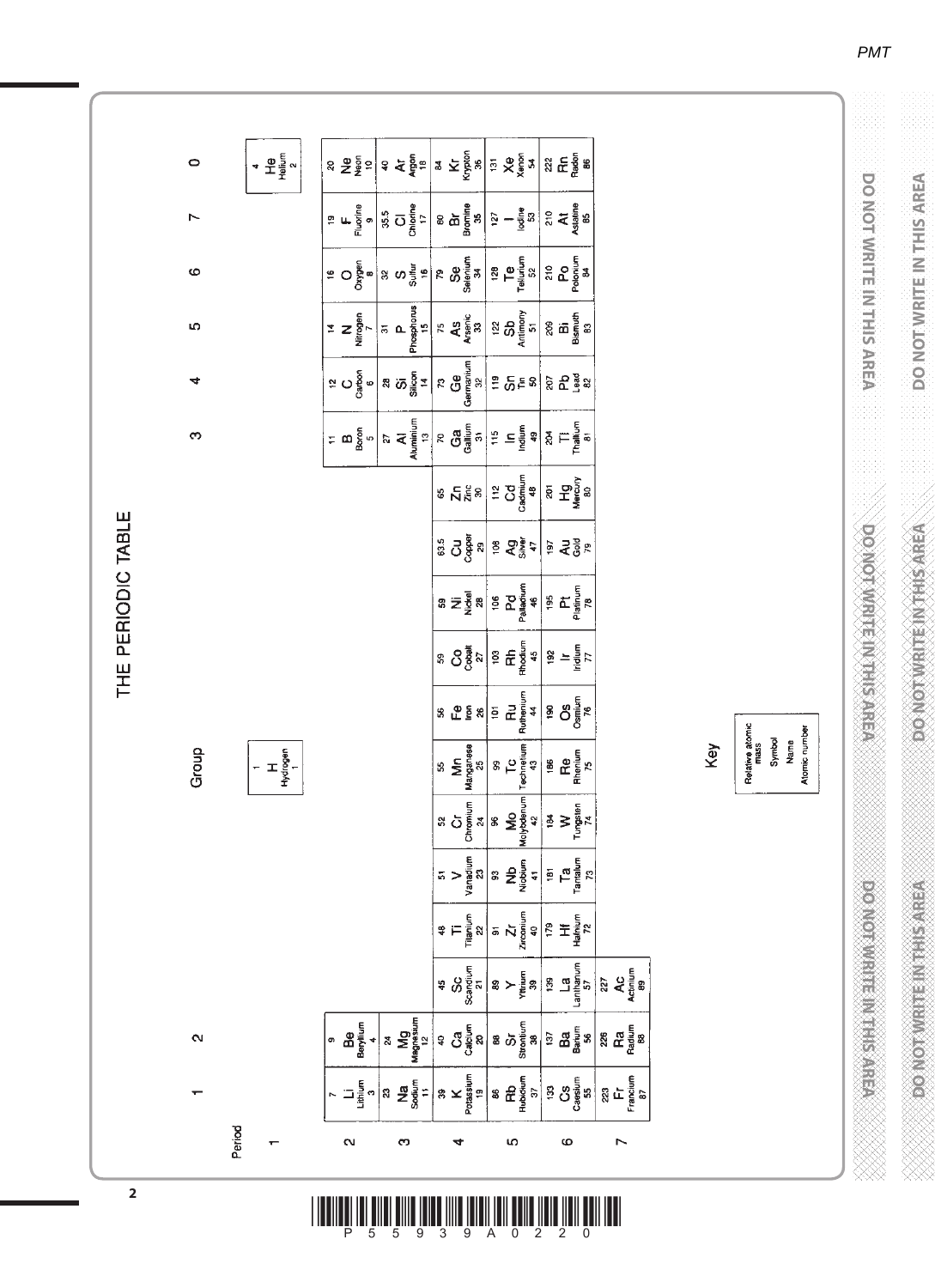**DO NOT WRITE IN THIS AREA** 

**BLANK PAGE**

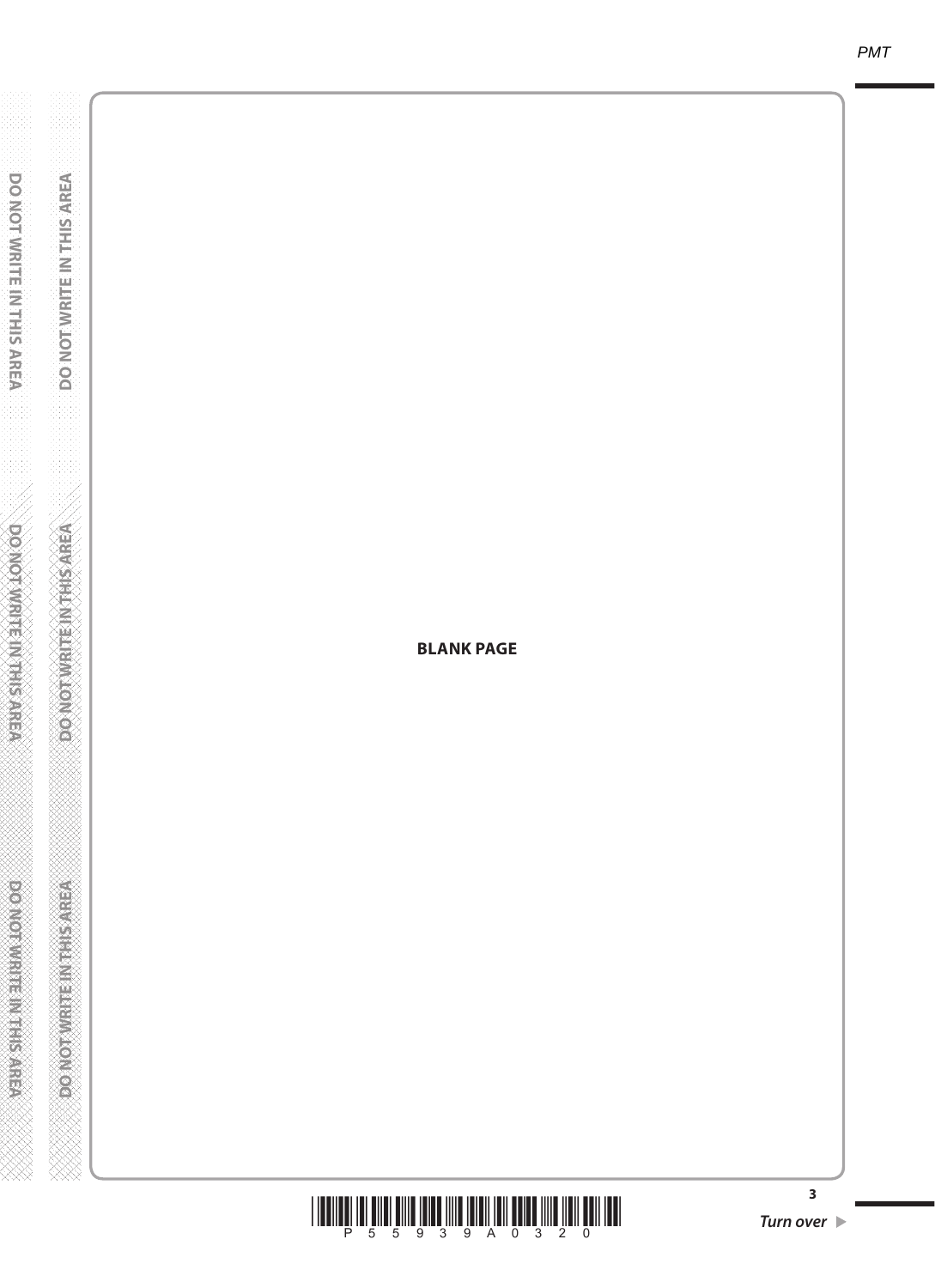

The table lists the names of four pieces of apparatus.

Complete the table by giving a letter, A, B, C, D, E or F, to identify each piece of apparatus listed.

| ۰. |  |
|----|--|
|    |  |

| <b>Name of apparatus</b> | Letter |
|--------------------------|--------|
| heaker                   |        |
| burette                  |        |
| measuring cylinder       |        |
| pipette                  |        |

#### **(Total for Question 1 = 4 marks)**



**DO NOT WRITE IN THE INTERNATION** 

DO NOT WRITE IN THIS AREA

**DO NOT WRITE IN THE INTERNATIONAL CONTRACTOR** 

**DOMOTWRITEIN HISAREA** 

**DO NOT WRITE IN THIS AREA**

**DO NOTIVIES IN THE SAFE**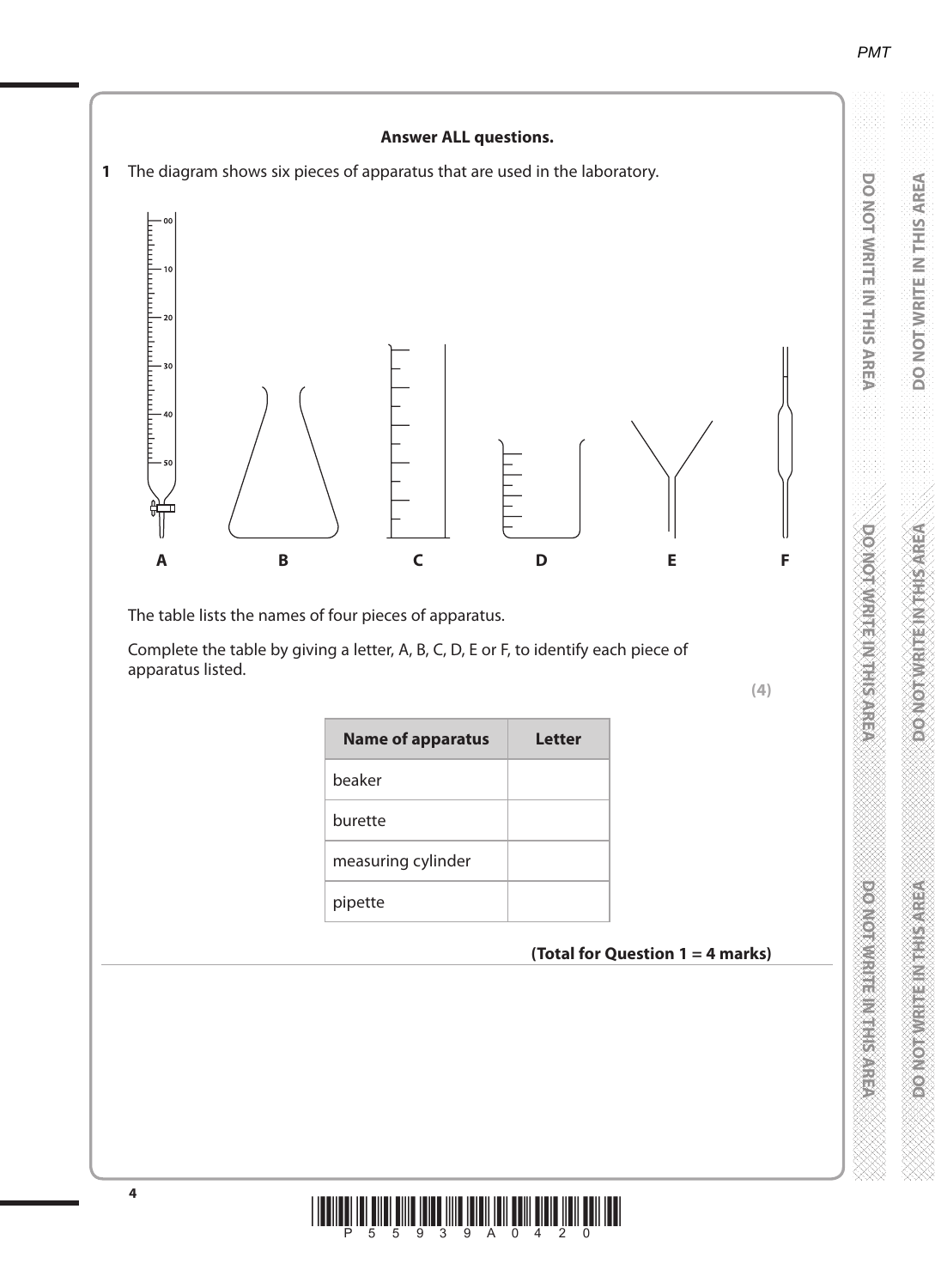|                  | A sample of rubidium contains two isotopes, $\frac{85}{37}$ Rb and $\frac{87}{37}$ Rb<br>(a) (i) State how the nuclei of the two isotopes are similar. |                                                                               |     |
|------------------|--------------------------------------------------------------------------------------------------------------------------------------------------------|-------------------------------------------------------------------------------|-----|
|                  |                                                                                                                                                        |                                                                               | (1) |
|                  | (ii) State how the nuclei of the two isotopes are different.                                                                                           |                                                                               | (1) |
|                  | (iii) How many electrons are in the outer shell of a rubidium atom?                                                                                    |                                                                               | (1) |
| $\boxtimes$ A 1  |                                                                                                                                                        |                                                                               |     |
| ⊠ <b>B</b> 3     |                                                                                                                                                        |                                                                               |     |
| <b>⊠ C</b> 9     |                                                                                                                                                        |                                                                               |     |
| X<br><b>D</b> 37 |                                                                                                                                                        |                                                                               |     |
|                  |                                                                                                                                                        | (b) The relative abundances of the two isotopes in the sample of rubidium are |     |
|                  | 85<br>$Rb$ 72.2%<br>37                                                                                                                                 | 87<br>Rb 27.8%<br>37                                                          |     |
|                  | Calculate the relative atomic mass of rubidium.                                                                                                        |                                                                               |     |
|                  | Give your answer to one decimal place.                                                                                                                 |                                                                               |     |
|                  |                                                                                                                                                        |                                                                               | (2) |
|                  |                                                                                                                                                        |                                                                               |     |
|                  |                                                                                                                                                        |                                                                               |     |
|                  |                                                                                                                                                        | (Total for Question 2 = 5 marks)                                              |     |

**DO NOT WRITE IN THIS AREA DO NOT WRITE IN THIS AREA DO NOT WRITE IN THIS AREA**

**PONOTWERFINTERS AREA** 

**DONOTWRITE IN THIS AREA** 

DO NOT WRITE IN THIS AREA



**5**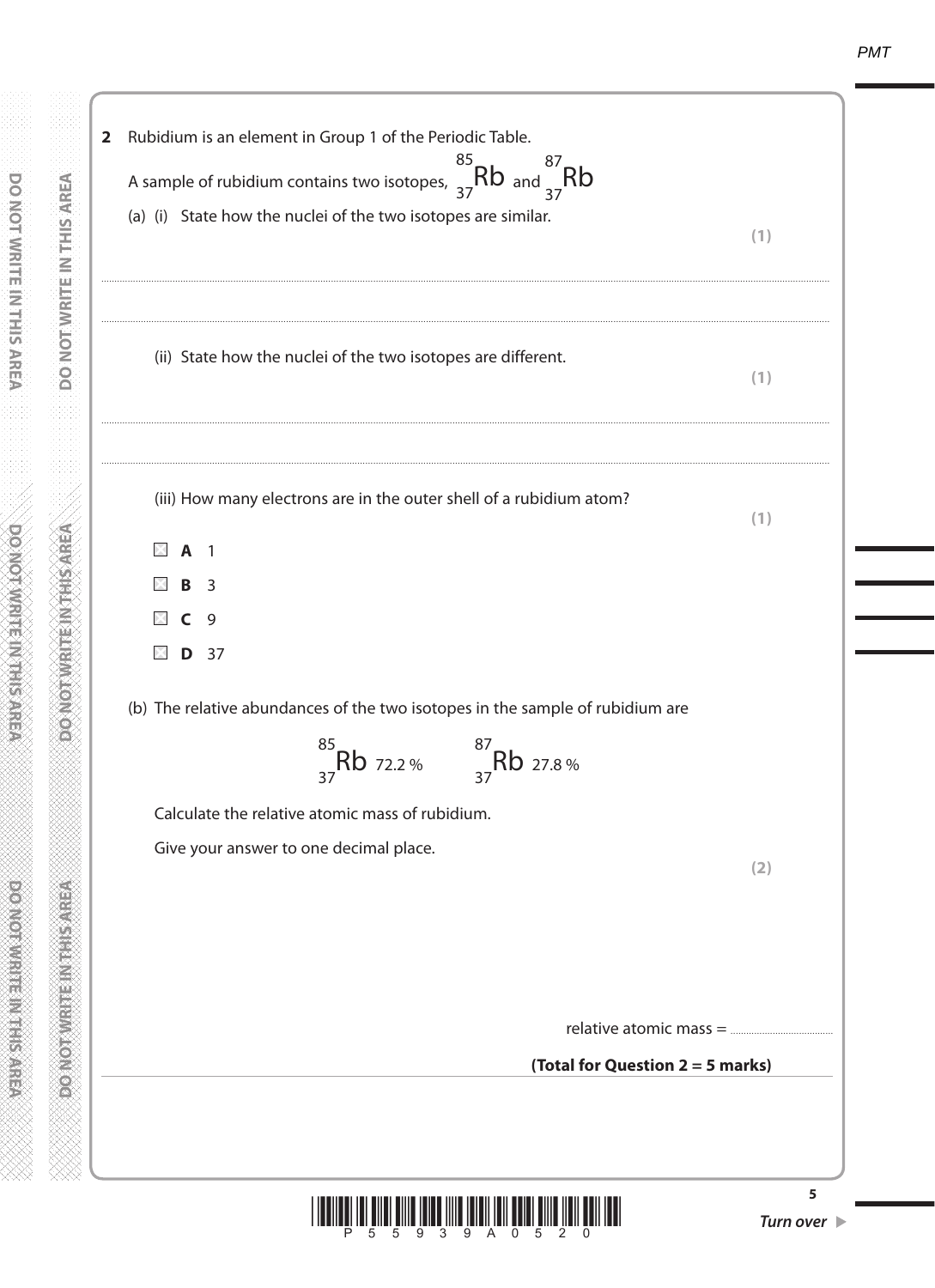| A student uses this apparatus to investigate the action of heat on sodium hydrogencarbonate<br>3<br>( $NAHCO3$ ). |  |  |  |  |  |
|-------------------------------------------------------------------------------------------------------------------|--|--|--|--|--|
| sodium<br>hydrogencarbonate<br>heat                                                                               |  |  |  |  |  |
| The equation for the reaction is                                                                                  |  |  |  |  |  |
| $2NaHCO3(s) \rightarrow Na2CO3(s) + H2O(g) + CO2(g)$                                                              |  |  |  |  |  |
| (a) (i) State the type of reaction taking place.<br>(1)                                                           |  |  |  |  |  |
| (ii) Describe a test to show that the gas given off is carbon dioxide.<br>(2)                                     |  |  |  |  |  |
| result                                                                                                            |  |  |  |  |  |
| 6<br>9<br>9<br>3<br>$\Omega$<br>6.                                                                                |  |  |  |  |  |

DO NOT WRITE IN THIS AREA **DOMOTOMREMOTHISAREA** 

**DOMOTIVE IN EXPERIENCE** 

XXXXX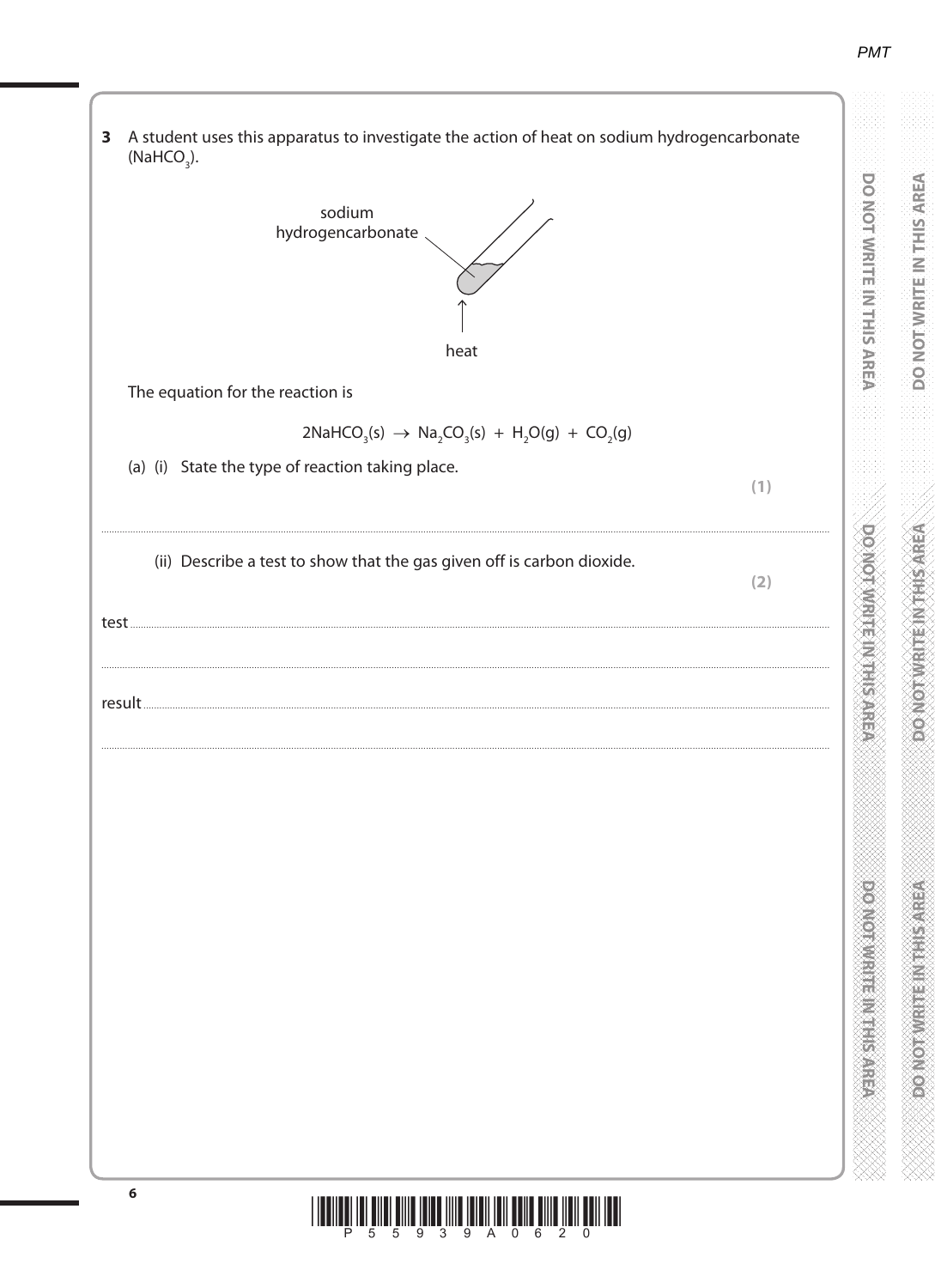(b) The student heats a 1.00 g sample of sodium hydrogencarbonate for one minute.

He then measures the mass of solid left in the test tube.

He repeats the experiment four times, heating separate samples of mass 1.00 g for a different number of minutes each time.

The table shows the student's results.

| Time in minutes                      |      |      |      |      |      |
|--------------------------------------|------|------|------|------|------|
| Mass of solid left in test tube in g | 0.89 | 0.78 | 0.69 | 0.63 | 0.63 |

(i) State why the mass of solid in each test tube decreases.

 $(1)$ 

(ii) Suggest why the mass of solid stops decreasing after four minutes.

 $(1)$ 

### (Total for Question  $3 = 5$  marks)



 $\overline{z}$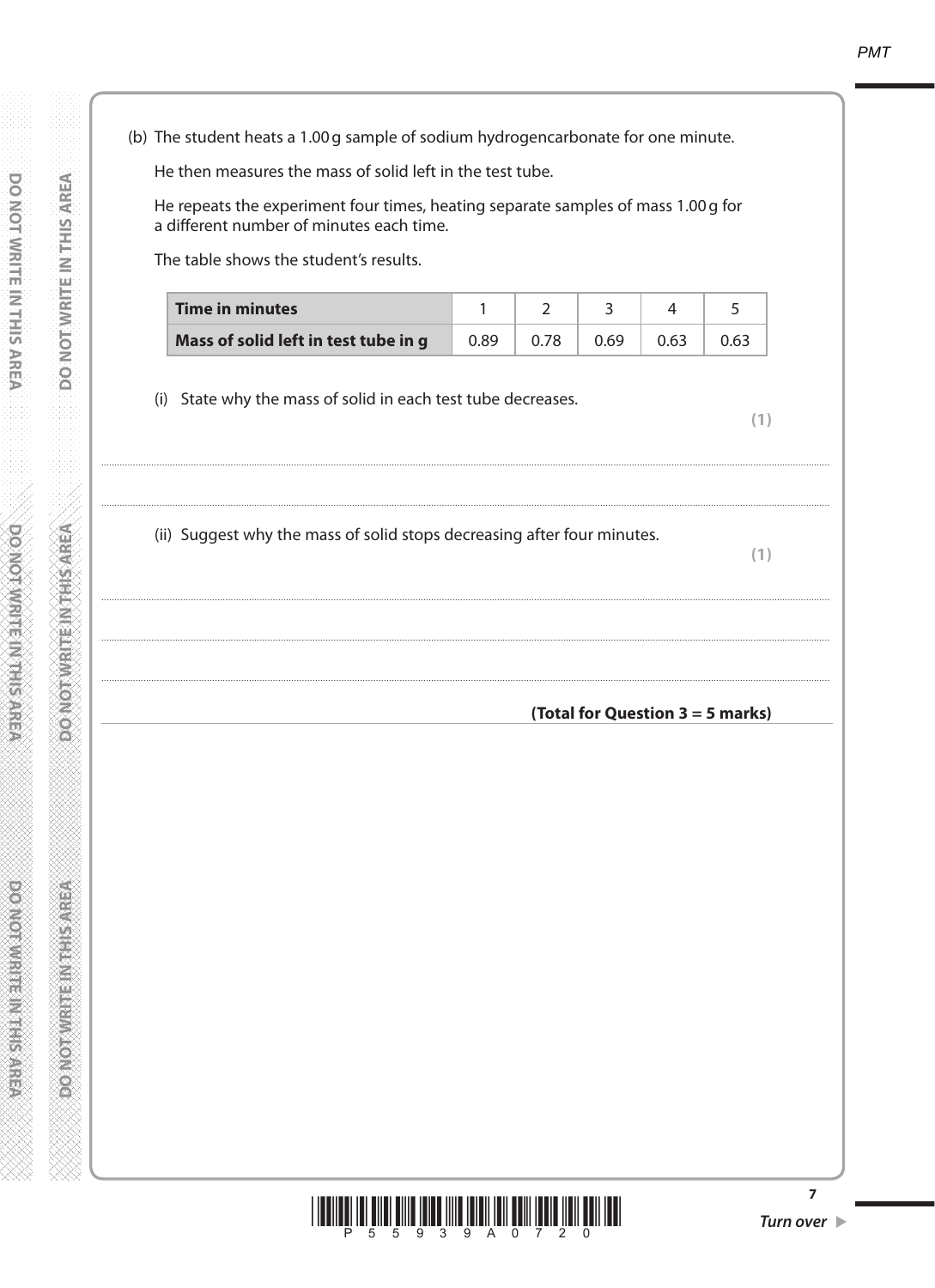

![](_page_7_Picture_1.jpeg)

**8**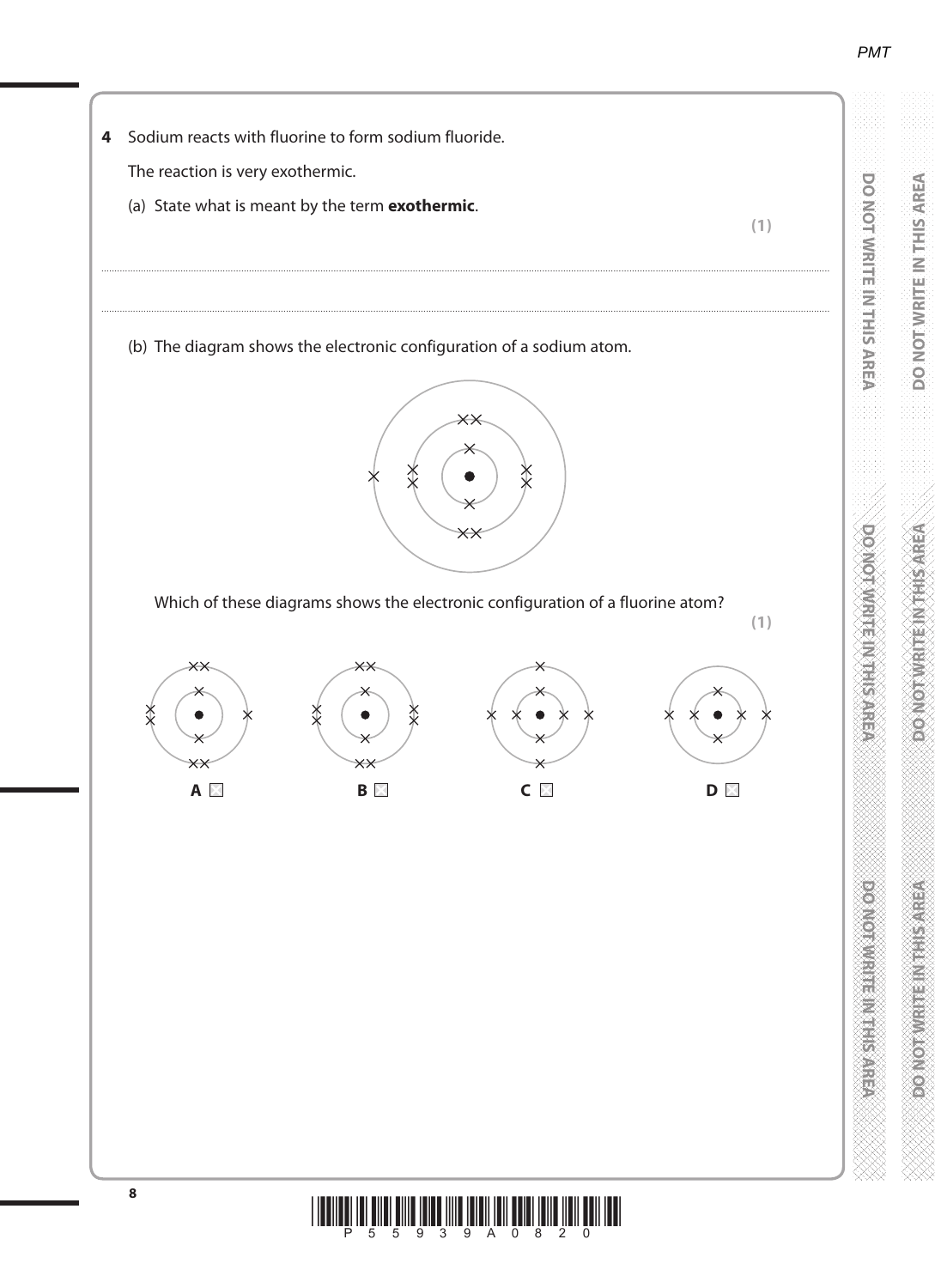(c) Sodium ions and fluoride ions are formed when sodium reacts with fluorine. The diagram shows the electronic configuration and charge of a fluoride ion.  $\times\times$  $\breve{\mathbf{x}}$ ҉ Which of these diagrams shows the electronic configuration and charge of a sodium ion?  $(1)$  $2 2+$  $\ddot{}$  $\times\times$  $\times\times$  $\times\times$  $\searrow$  $\breve{\times}$  $\times$  $\breve{\times}$  $\breve{\times}$ ҉  $\mathord{\times}$   $\mathord{\sim}$  $C \nightharpoonup$  $A \n\boxtimes$  $B \nightharpoonup$ D **X** (d) Explain, in terms of its structure and bonding, why sodium fluoride has a high melting point.  $(4)$ 

**DO NOT WRITE IN THIS AREA** 

**DO NOT WRITE IN THIS AREA** 

**MONOTOR REFERENCE** 

# (Total for Question 4 = 7 marks)

![](_page_8_Picture_3.jpeg)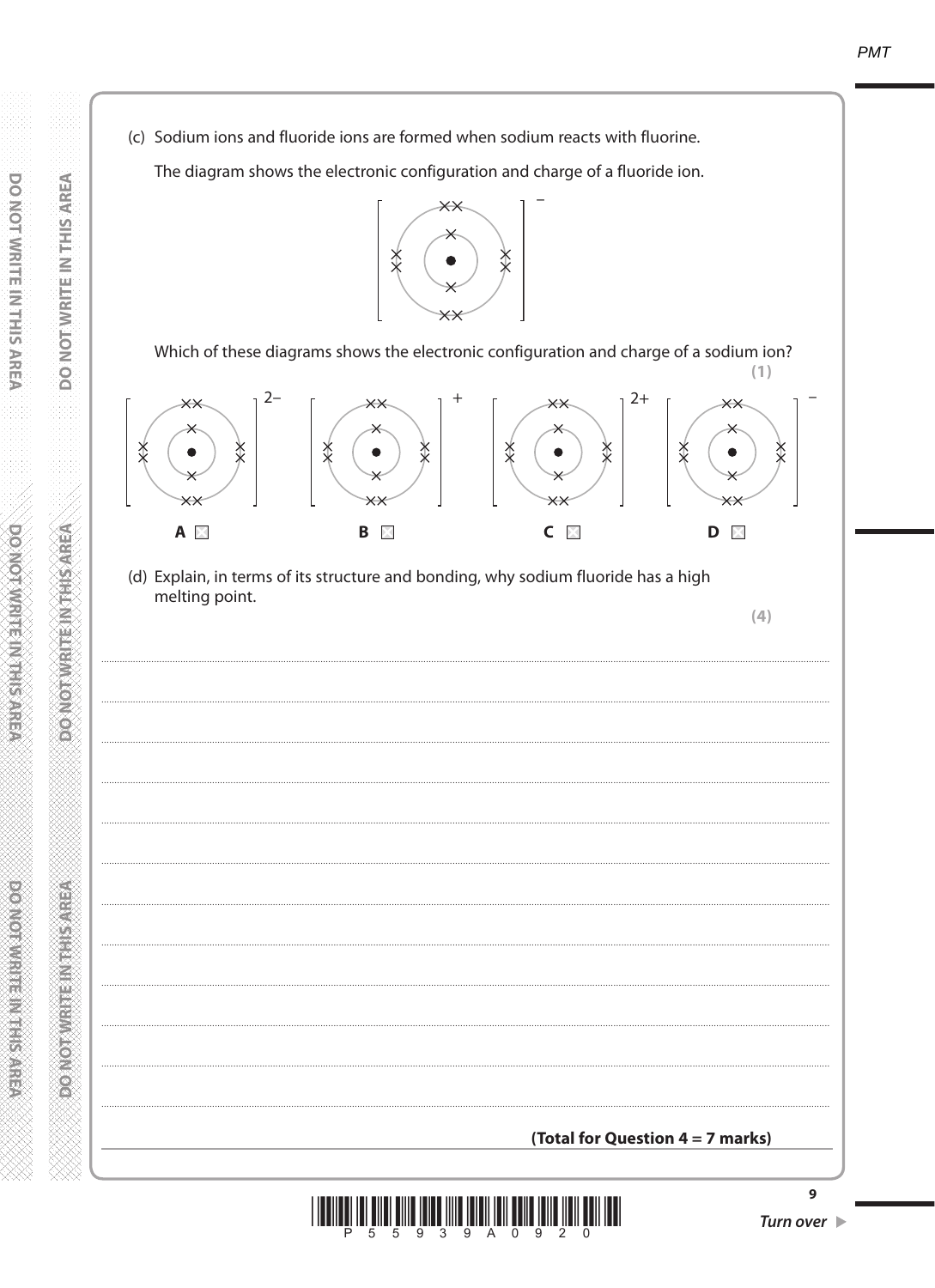**DO NOT WRITE IN THIS AREA**

**Control of the Control of Science** 

**5** A student finds the temperature change when a mass of 0.5g of sodium hydrogencarbonate is added to 50 cm<sup>3</sup> of a solution of citric acid.

She repeats the experiment using masses of 1.0g, 1.5g and 2.0g of sodium hydrogencarbonate.

![](_page_9_Picture_4.jpeg)

(a) The diagrams of the thermometer show the lowest temperature reached, in  $°C$ , for each experiment.

![](_page_9_Figure_6.jpeg)

Use the diagrams to complete the table of results.

**(2)**

| <b>Mass of sodium</b><br>hydrogencarbonate<br>in g | <b>Initial temperature</b><br>in $\mathrm{C}$ | <b>Lowest temperature</b><br>reached<br>in $\mathrm{C}$ | Decrease in<br>temperature<br>in $\mathrm{C}$ |
|----------------------------------------------------|-----------------------------------------------|---------------------------------------------------------|-----------------------------------------------|
| 0.5                                                | 25                                            |                                                         |                                               |
| 1.0                                                | 24                                            |                                                         |                                               |
| 1.5                                                | 23                                            |                                                         |                                               |
| 2.0                                                | 23                                            |                                                         |                                               |

![](_page_9_Picture_10.jpeg)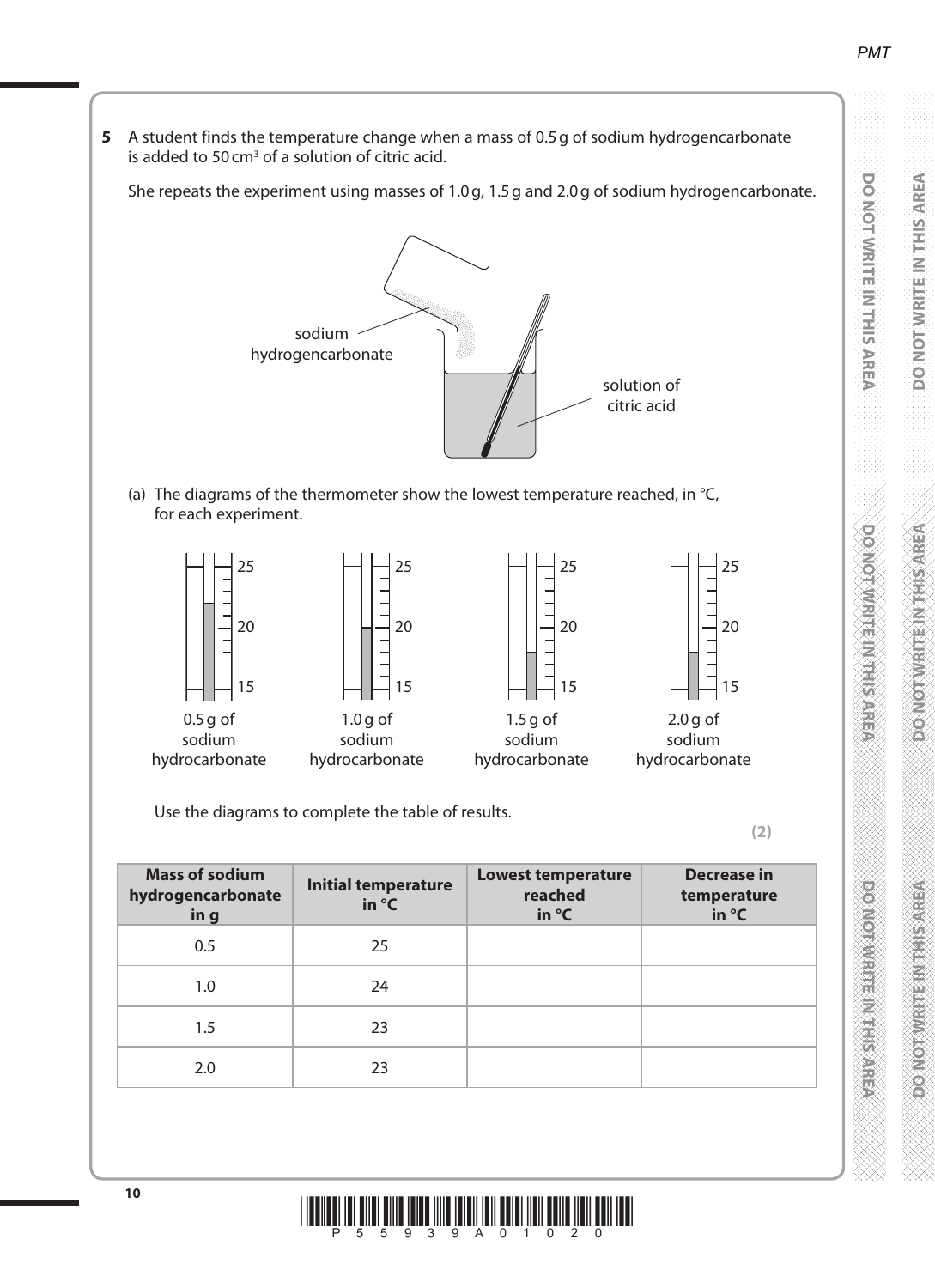**(3)**

(b) Another student does the experiment.

The table shows his results.

| Mass of sodium hydrogencarbonate in g | 0.5 | 1.0 |  |  |
|---------------------------------------|-----|-----|--|--|
| Decrease in temperature in °C         |     |     |  |  |

#### (i) Plot this student's results on the grid.

 Draw a straight line of best fit through the first three points and another straight line of best fit through the last two points.

Make sure the two lines cross.

**DO NOT WRITE IN THIS AREA DO NOT WRITE IN THIS AREA DO NOT WRITE IN THIS AREA**

**DONOT WRITEIN THIS AREA** 

**MONOTHER IN EINERGROUP** 

**DO NOT WRITE IN THIS AREA** 

![](_page_10_Figure_7.jpeg)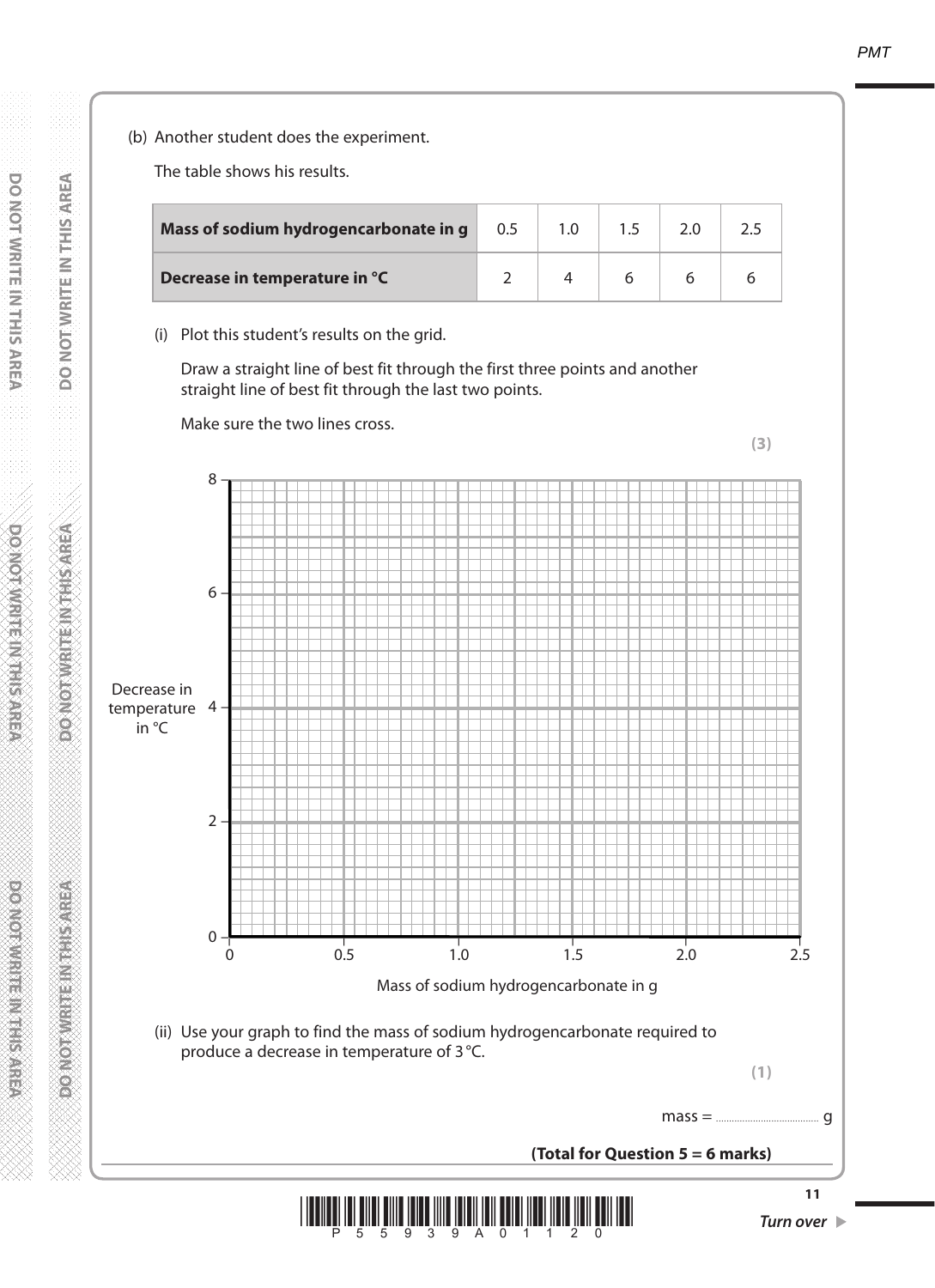$12$ 

**DO NOT WRITE IN THIS AREA** 

**DOMOLAWREIGNER** 

**CONCRETE IN THE REAL PROPERTY**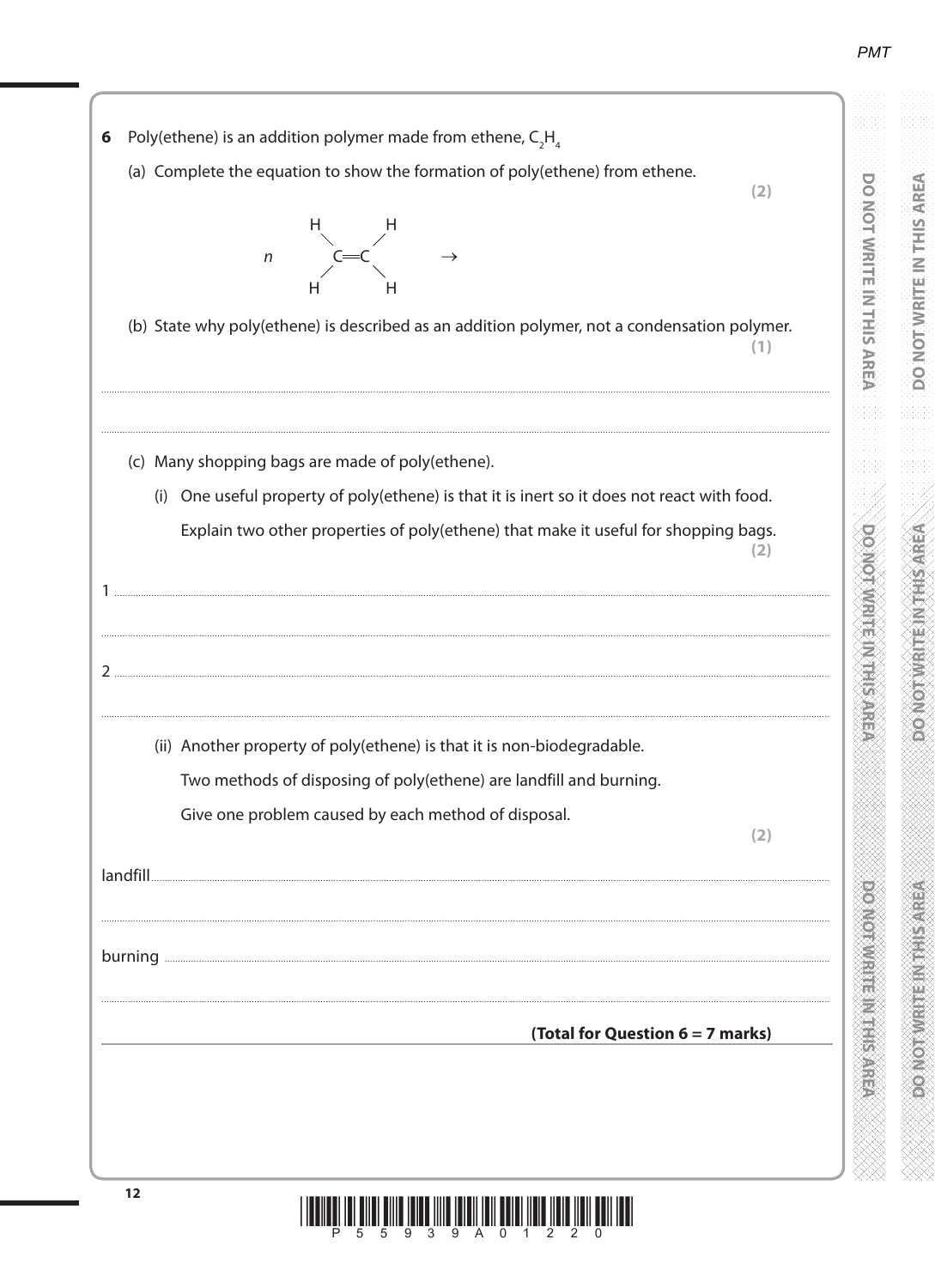| Magnesium can be obtained by the electrolysis of magnesium chloride.<br>Solid magnesium chloride is obtained from seawater.<br>The magnesium chloride is melted and then electrolysed. The positive electrode is<br>made of graphite and the negative electrode is made of steel.<br>Magnesium forms at the negative electrode. Chlorine forms at the positive electrode.<br>(a) Explain why the magnesium chloride has to be melted before it can be electrolysed.<br>(2)<br>(b) Write an ionic half-equation to represent the formation of magnesium at the<br>negative electrode.<br>(1)<br>(c) Suggest why steel is <b>not</b> used for the positive electrode.<br>(1)<br>(Total for Question 7 = 4 marks) |  |  |
|----------------------------------------------------------------------------------------------------------------------------------------------------------------------------------------------------------------------------------------------------------------------------------------------------------------------------------------------------------------------------------------------------------------------------------------------------------------------------------------------------------------------------------------------------------------------------------------------------------------------------------------------------------------------------------------------------------------|--|--|
|                                                                                                                                                                                                                                                                                                                                                                                                                                                                                                                                                                                                                                                                                                                |  |  |
|                                                                                                                                                                                                                                                                                                                                                                                                                                                                                                                                                                                                                                                                                                                |  |  |
|                                                                                                                                                                                                                                                                                                                                                                                                                                                                                                                                                                                                                                                                                                                |  |  |
|                                                                                                                                                                                                                                                                                                                                                                                                                                                                                                                                                                                                                                                                                                                |  |  |
|                                                                                                                                                                                                                                                                                                                                                                                                                                                                                                                                                                                                                                                                                                                |  |  |
|                                                                                                                                                                                                                                                                                                                                                                                                                                                                                                                                                                                                                                                                                                                |  |  |
|                                                                                                                                                                                                                                                                                                                                                                                                                                                                                                                                                                                                                                                                                                                |  |  |
|                                                                                                                                                                                                                                                                                                                                                                                                                                                                                                                                                                                                                                                                                                                |  |  |
|                                                                                                                                                                                                                                                                                                                                                                                                                                                                                                                                                                                                                                                                                                                |  |  |
|                                                                                                                                                                                                                                                                                                                                                                                                                                                                                                                                                                                                                                                                                                                |  |  |
|                                                                                                                                                                                                                                                                                                                                                                                                                                                                                                                                                                                                                                                                                                                |  |  |
|                                                                                                                                                                                                                                                                                                                                                                                                                                                                                                                                                                                                                                                                                                                |  |  |
|                                                                                                                                                                                                                                                                                                                                                                                                                                                                                                                                                                                                                                                                                                                |  |  |
|                                                                                                                                                                                                                                                                                                                                                                                                                                                                                                                                                                                                                                                                                                                |  |  |
|                                                                                                                                                                                                                                                                                                                                                                                                                                                                                                                                                                                                                                                                                                                |  |  |

DO NOT WRITE IN THIS AREA

**DONOTWATE IN THIS AREA** 

**ASING ENFORCEMENT CONCRET**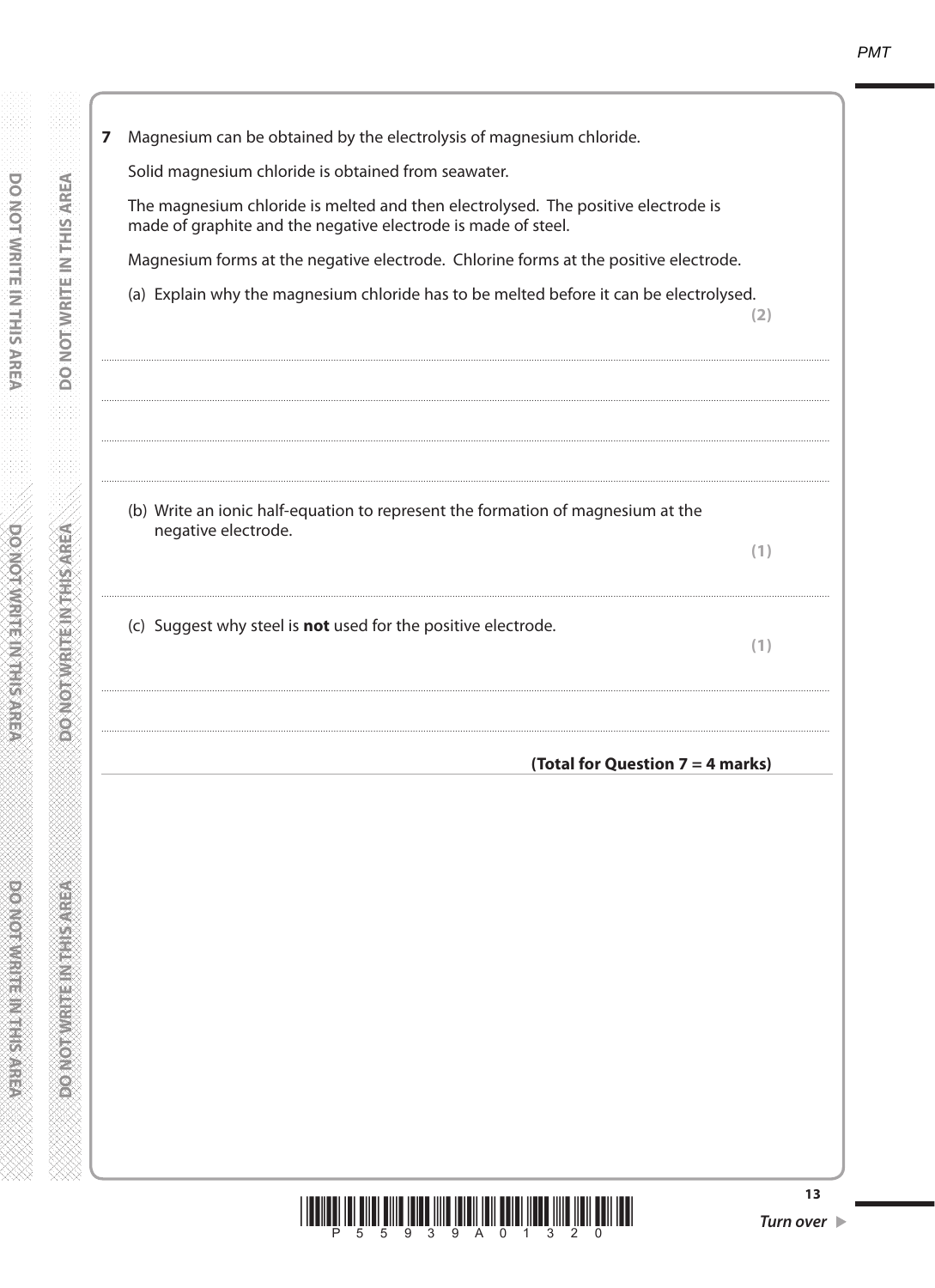**DO NOT WRITE IN THIS AREA DO NOT WRITE IN THE INTERNATION DOMOVING IN SHEARED DO NOT WRITE IN THE INTERNATIONAL CONTRACTOR** 

> DOWOTH HARRY SARRY **DO NOT WRITE IN THIS AREA**

**8** Submarines that spend a long time underwater use sodium peroxide (Na<sub>2</sub>O<sub>2</sub>) to absorb carbon dioxide  $(CO<sub>2</sub>)$  from the air in the submarine.

The equation for the reaction is

 $2Na_2O_2 + 2CO_2 \rightarrow 2Na_2CO_3 + O_2$ 

(a) There are 140 people on the submarine.

Each person produces 480 dm<sup>3</sup> of carbon dioxide per day.

 (i) Calculate the total amount, in moles, of carbon dioxide produced on the submarine in one day. [assume 1 mol of CO<sub>2</sub> occupies 24.0 dm<sup>3</sup>]

**(2)**

amount of CO2 = ....................................... mol

 (ii) Calculate the mass, in kilograms, of sodium peroxide required to absorb all of the carbon dioxide produced in the submarine in one day. [ $M_r$  of Na<sub>2</sub>O<sub>2</sub> = 78.0]

**(2)**

mass of Na2 O2 = ....................................... kg

![](_page_13_Picture_14.jpeg)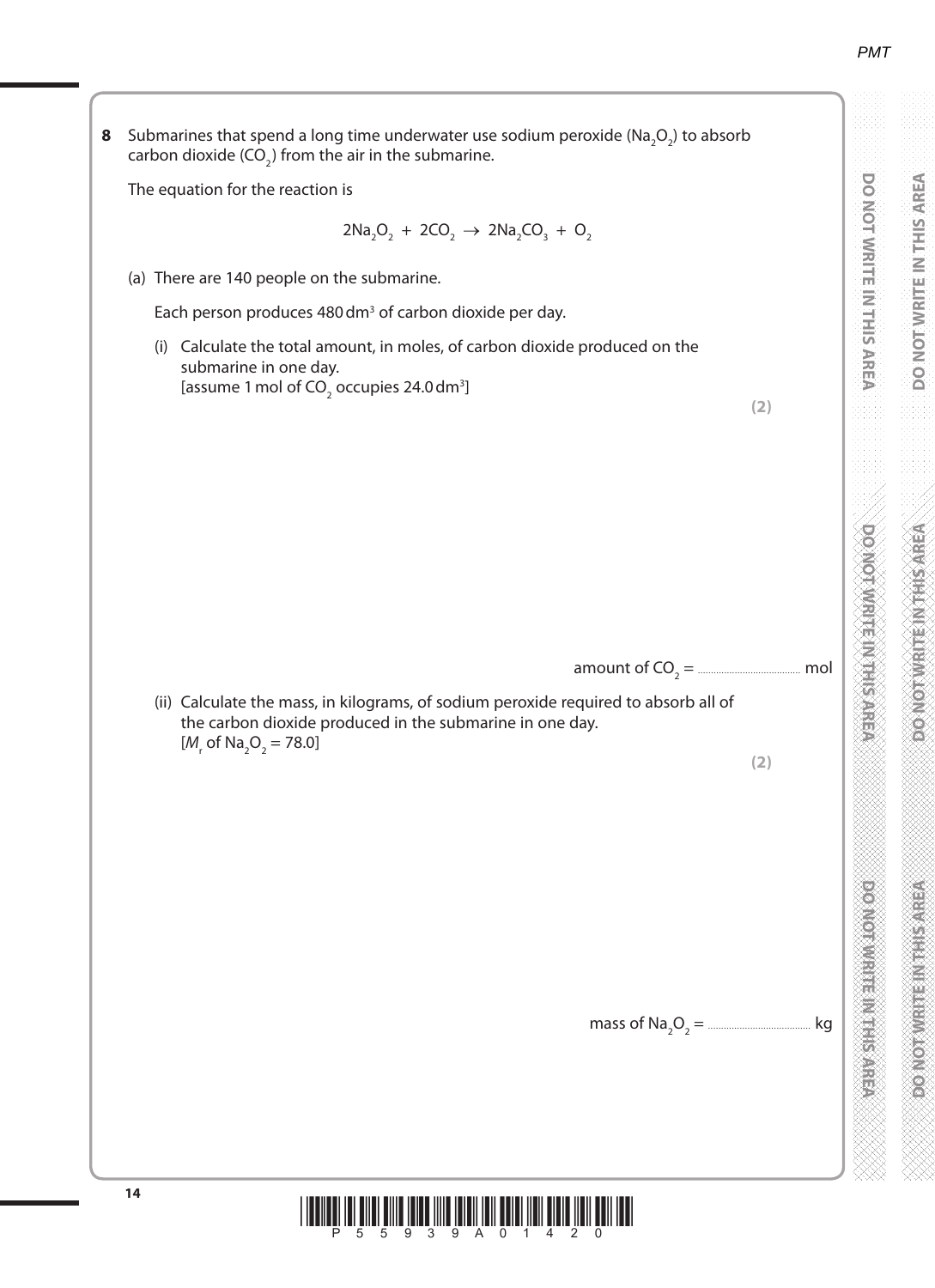(b) Spaceships use either lithium hydroxide (LiOH) or lithium peroxide (Li<sub>2</sub>O<sub>2</sub>) to absorb carbon dioxide. The equations for the two reactions are  $2LiOH + CO<sub>2</sub> \rightarrow Li<sub>2</sub>CO<sub>3</sub> + H<sub>2</sub>O$ Equation 1  $2Li_2O_2 + 2CO_2 \rightarrow 2Li_2CO_3 + O_2$ Equation 2 Using information from the equations, give two reasons why lithium peroxide is more suitable than lithium hydroxide for use on spaceships.  $(2)$ (Total for Question  $8 = 6$  marks)  $15$ 

5 5 9 3 9 A 0 1 5 2

**DO NOT WRITE IN THIS AREA** 

**DONOT WRITE NOTHS AREA** 

**PORTOR METHODS CONSIST**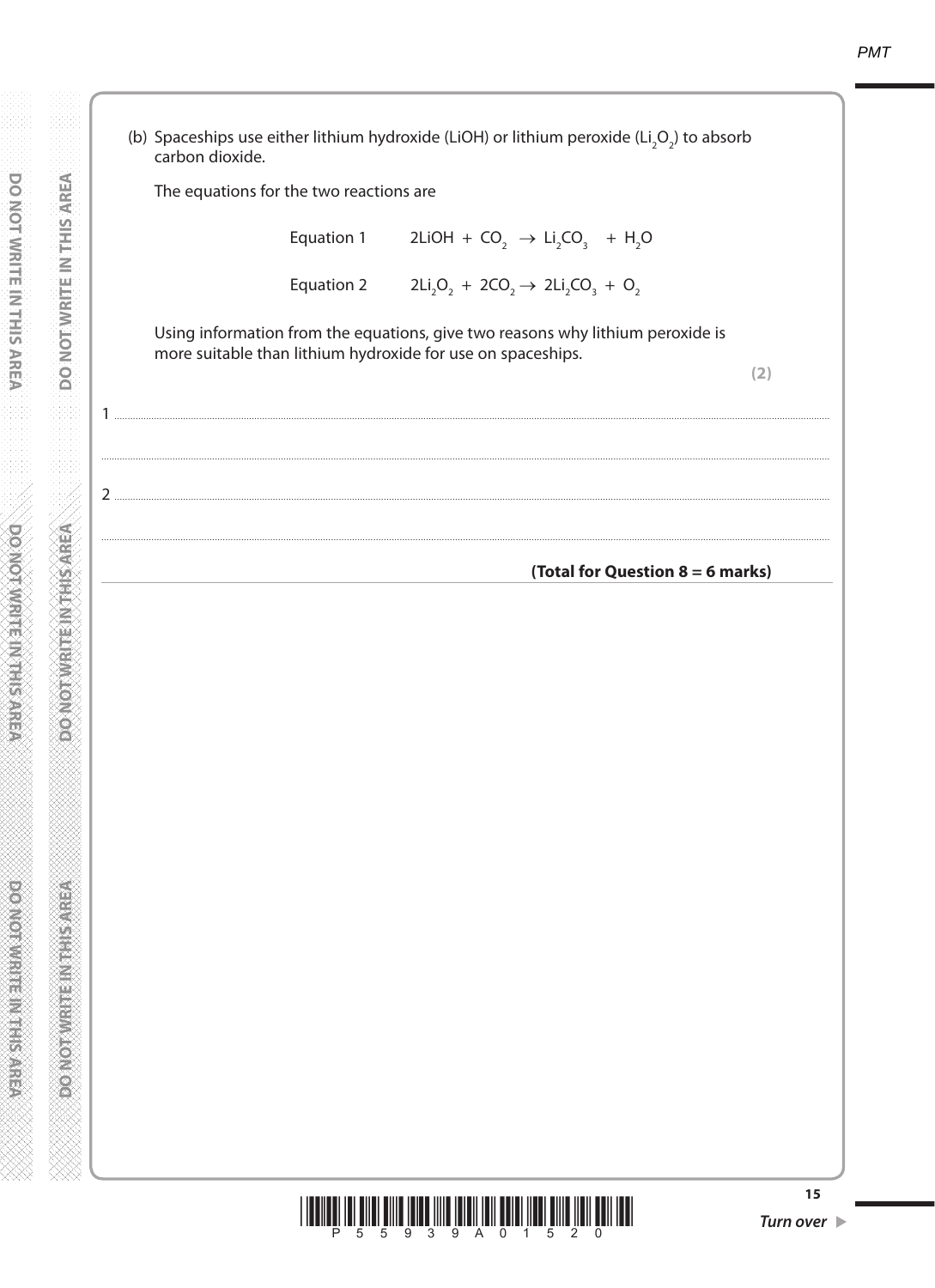| 9 | Ethanol (C <sub>2</sub> H <sub>5</sub> OH) is made in industry by reacting ethene (C <sub>2</sub> H <sub>4</sub> ) with steam at a<br>temperature of 300 °C and a pressure of 70 atm. The percentage yield of ethanol is 43%. |  |                                                                                                                                                                                                                                        |     |  |  |  |
|---|-------------------------------------------------------------------------------------------------------------------------------------------------------------------------------------------------------------------------------|--|----------------------------------------------------------------------------------------------------------------------------------------------------------------------------------------------------------------------------------------|-----|--|--|--|
|   |                                                                                                                                                                                                                               |  | The equation for the reaction is                                                                                                                                                                                                       |     |  |  |  |
|   |                                                                                                                                                                                                                               |  | $C_2H_4(g) + H_2O(g) \rightleftharpoons C_2H_5OH(g)$ $\Delta H = -45.3 \text{ kJ/mol}$                                                                                                                                                 |     |  |  |  |
|   |                                                                                                                                                                                                                               |  | (a) (i) State what the symbols $\rightleftharpoons$ and $\Delta H$ represent.                                                                                                                                                          | (2) |  |  |  |
|   |                                                                                                                                                                                                                               |  | (ii) Name the catalyst used in this industrial process.                                                                                                                                                                                | (1) |  |  |  |
|   |                                                                                                                                                                                                                               |  | (b) (i) Predict the effect on the yield of ethanol if the reaction is carried out at a<br>temperature lower than 300°C, but at the same pressure of 70 atm.<br>[assume reaction reaches equilibrium]<br>Give a reason for your answer. | (2) |  |  |  |
|   |                                                                                                                                                                                                                               |  | (ii) Predict the effect on the yield of ethanol if the reaction is carried out at a<br>pressure lower than 70 atm, but at the same temperature of 300 °C.<br>[assume reaction reaches equilibrium]<br>Give a reason for your answer.   | (2) |  |  |  |
|   |                                                                                                                                                                                                                               |  |                                                                                                                                                                                                                                        |     |  |  |  |

DO NOT WRITE IN THIS AREA

**DOMOTIVATE IN THIS AREA** 

**DOMORATION IN THE REFER** 

XXXX

1000 pm

![](_page_15_Picture_1.jpeg)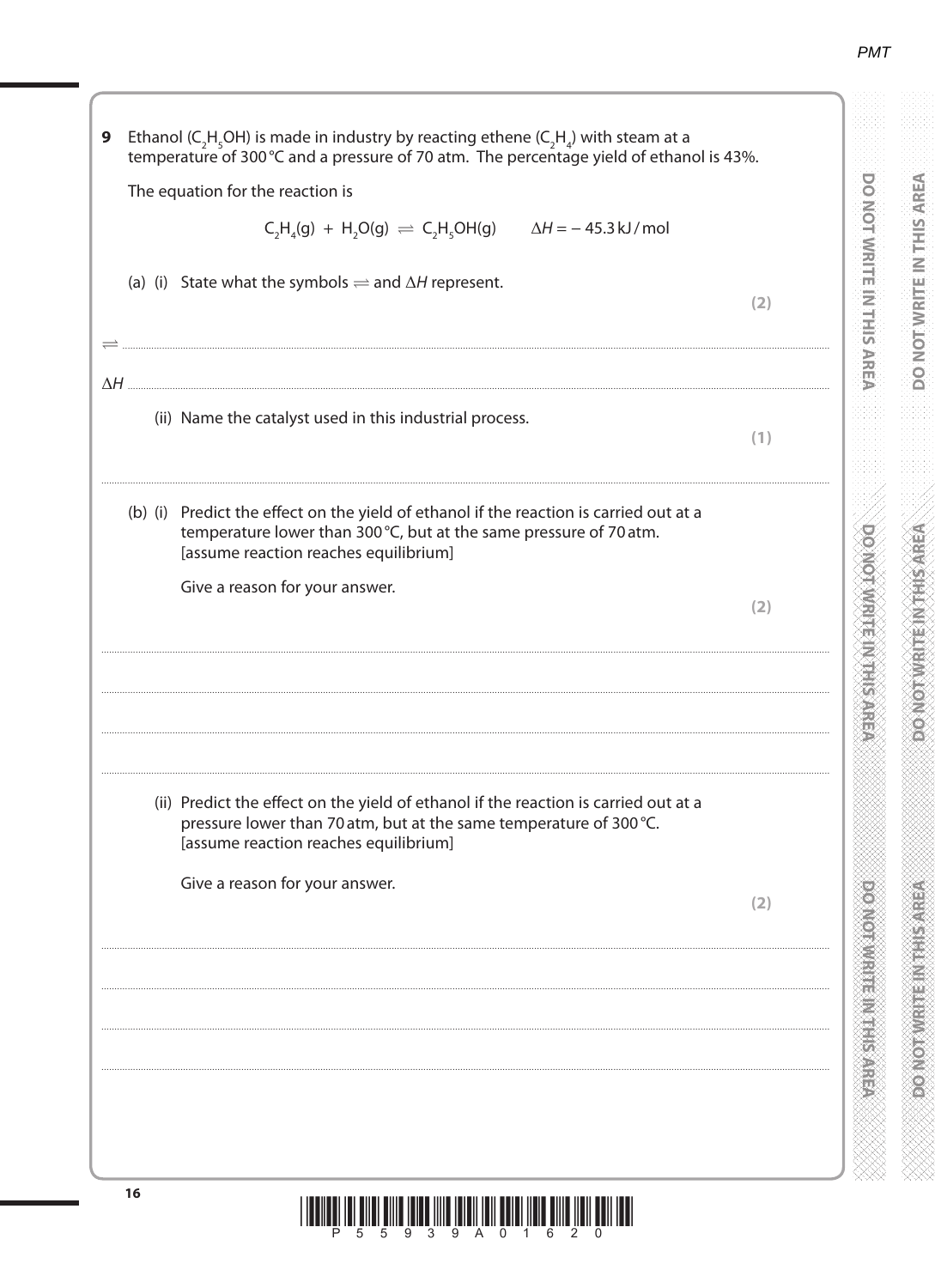(c) One method of obtaining ethene is by cracking crude oil fractions. Ethene can also be made by passing ethanol vapour over a hot aluminium oxide catalyst. The equation for the reaction is  $C_2H_2OH(g) \rightarrow C_2H_4(g) + H_2O(g)$ (i) State the type of reaction taking place.  $(1)$ (ii) Suggest why it may be necessary, in the future, to make ethene using this reaction rather than by cracking crude oil fractions.  $(1)$ (Total for Question 9 = 9 marks)  $17$ Turn over  $\blacktriangleright$ 5 5 9 3 9 A 0 1 7 2 0

**DO NOT WRITE IN THIS AREA** 

**DONOT WRITEIN THIS AREA** 

**PONOT WRITERWARD**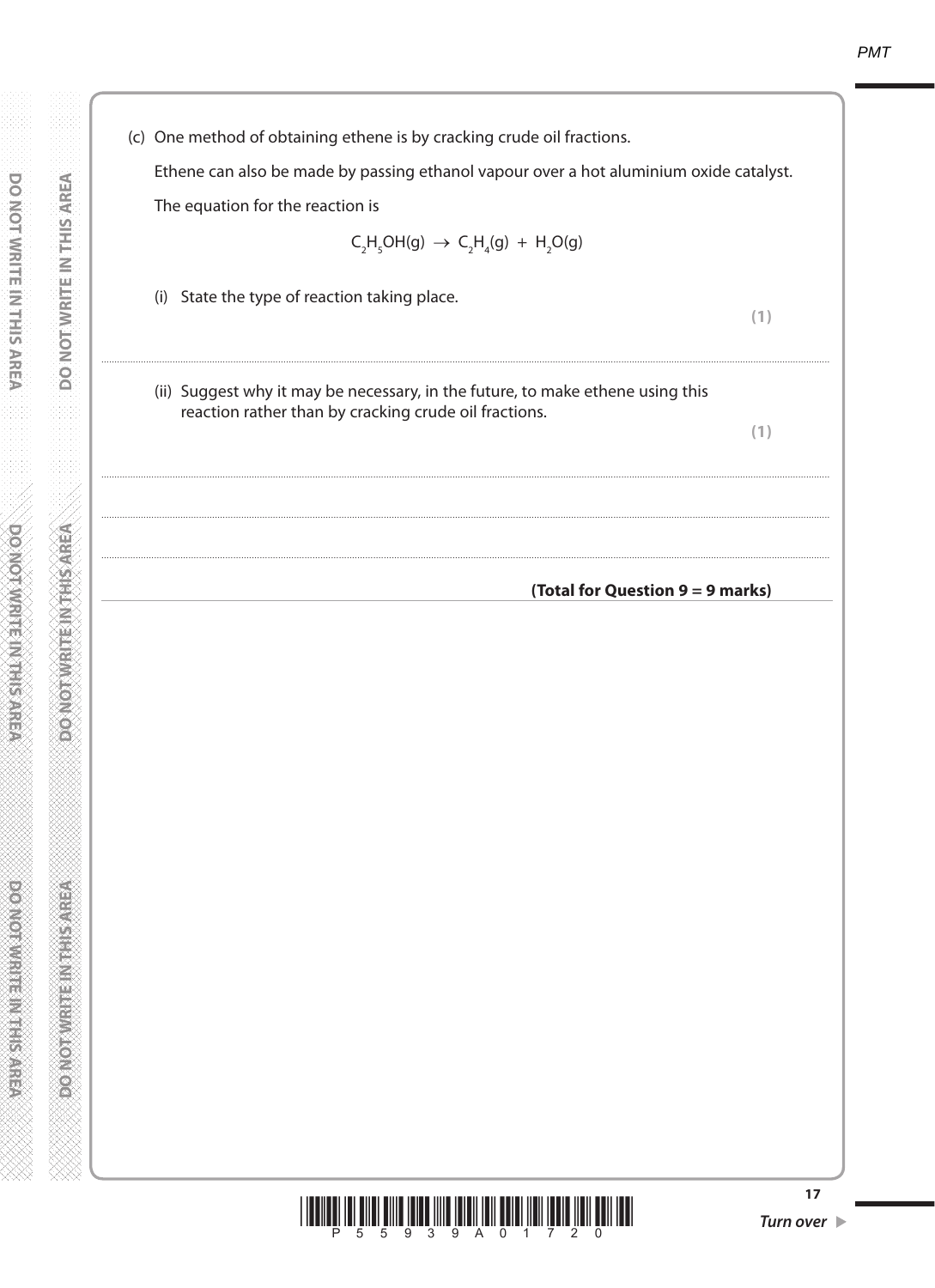**DO NOT WRITE IN THE INTERNATION** 

DO NOT WRITE IN THIS AREA

**DO NOT WRITE IN THE INTERNATIONAL CONTRACTOR** 

**DOMOTAWRITE IN THIS AREA** 

**10** Samarium, Sm, is a metal used to make powerful magnets.

(a) Samarium can be obtained by heating its oxide with lanthanum, La.

 $Sm_2O_3 + 2La \rightarrow 2Sm + La_2O_3$ 

The table shows the melting points of the substances involved in this reaction.

| <b>Substance</b>    | samarium | samarium<br>oxide | lanthanum | lanthanum<br>oxide |
|---------------------|----------|-------------------|-----------|--------------------|
| Melting point in °C | 1072     | 2335              | 920       | 2315               |

(i) The operating temperature for this reaction is 1030°C.

Explain which substance in the table could exist as a liquid at this temperature.

....................................................................................................................................................................................................................................................................................

....................................................................................................................................................................................................................................................................................

....................................................................................................................................................................................................................................................................................

....................................................................................................................................................................................................................................................................................

....................................................................................................................................................................................................................................................................................

**(2)**

- (ii) Samarium oxide neutralises hydrochloric acid to form samarium chloride, SmCl<sub>3</sub> Write a chemical equation for this reaction.
	- **(1)**

![](_page_17_Picture_12.jpeg)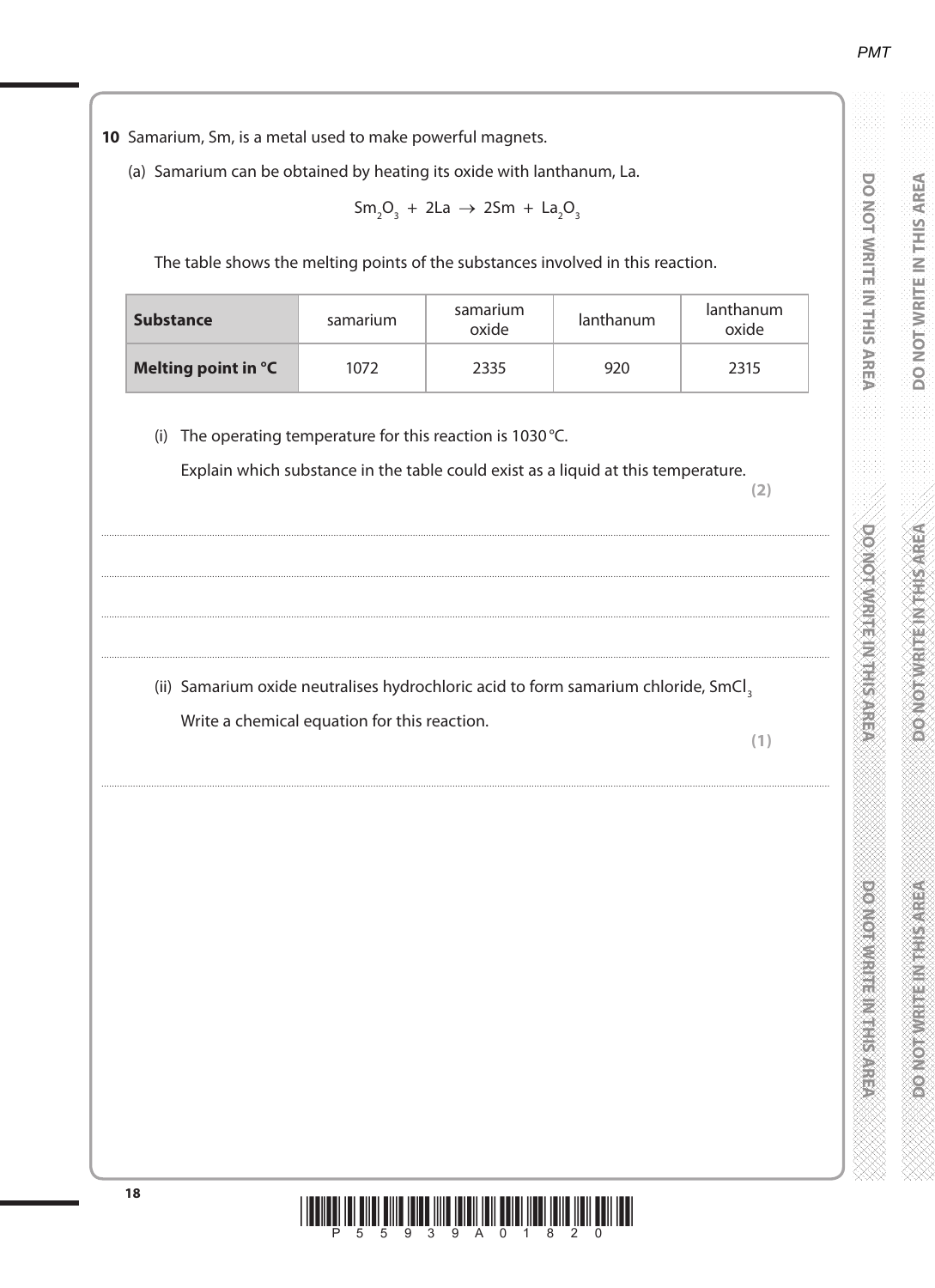| DO NOT WRITE IN THIS AREA<br><b>Key</b><br>samarium ion<br>$\boldsymbol{+}$<br>electron |  |
|-----------------------------------------------------------------------------------------|--|
|                                                                                         |  |
| Explain why samarium is malleable and is a good conductor of electricity.<br>(4)        |  |
|                                                                                         |  |
| <b>DO NOT WRITE IN THIS AREA</b>                                                        |  |
|                                                                                         |  |
|                                                                                         |  |
| (Total for Question 10 = 7 marks)                                                       |  |
| <b>TOTAL FOR PAPER = 60 MARKS</b>                                                       |  |
| <b>PONOTWERTEINTHISAREA</b>                                                             |  |
|                                                                                         |  |